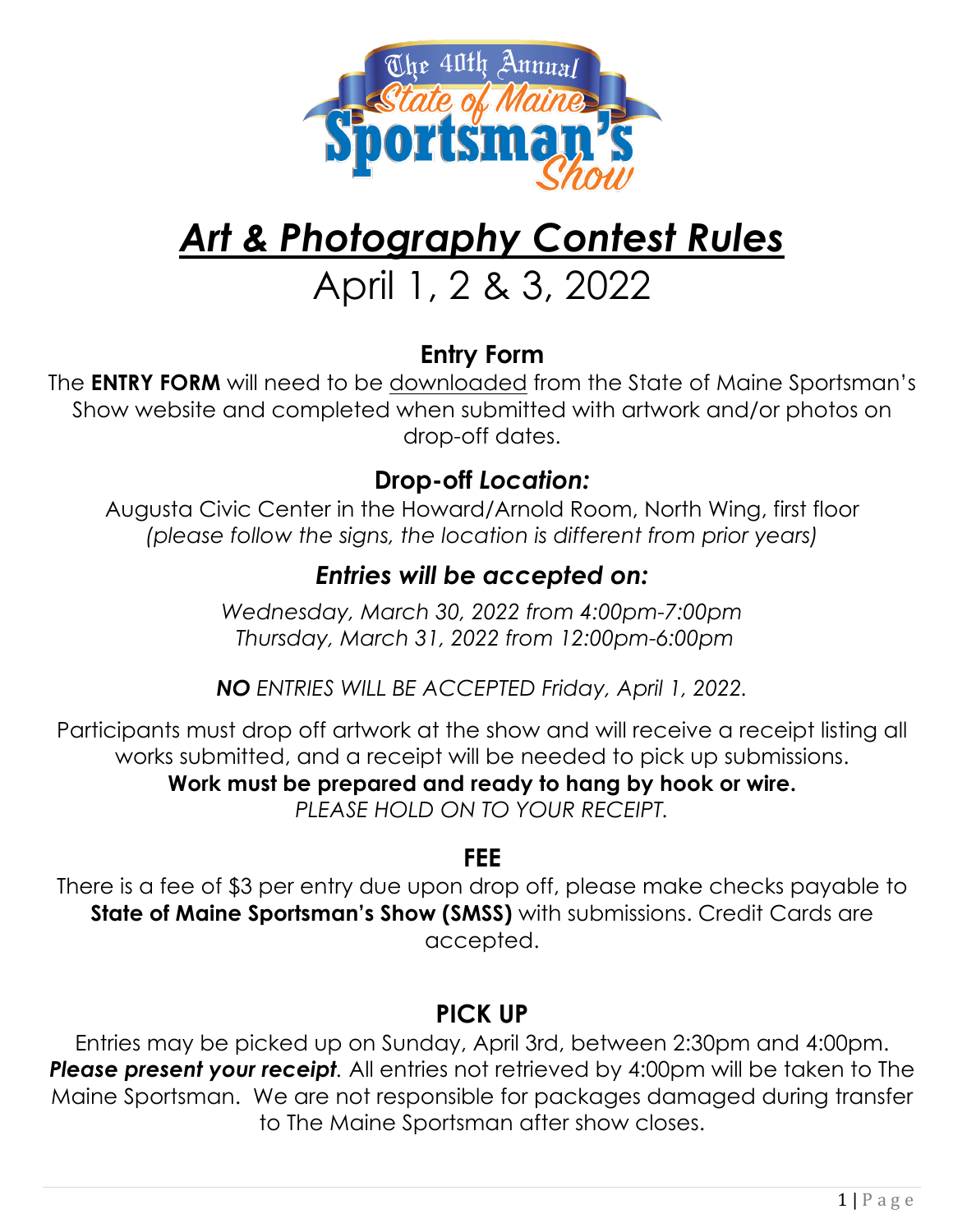#### **ART**

There are seven different categories that will be judged:

- $\bullet$  Oil
- $\bullet$  Acrylic
- Watercolor
- Pastel
- Mixed Media (pen and ink, pencil, etc.)
- 3D & Art Carvings
- **•** Woodburning

#### *Art Specific Rules and Requirements:*

- $\triangleright$  No art previously displayed in the show will be accepted
- $\triangleright$  All work submitted must depict fish, wildlife and landscapes from North America
- $\geqslant$  2D art must not exceed 3' x 3' in size
- $\triangleright$  Woodburning art must not exceed 2' x 3' in size
- $\triangleright$  No furniture
- Ø *Work must be prepared and ready to hang by hook or wire*.

#### **PHOTOGRAPHY**

The photography portion will be judged in different categories below:

- People in Outdoors Activities
- Landscapes and Scenery
- **•** Macro Photography
- Wildlife: Fish, Mammals and all other living creatures
- $\bullet$  Birds

#### *Photography specific rules and requirements:*

- $\triangleright$  No photos previously displayed in the show will be accepted
- $\triangleright$  All work submitted must depict fish, wildlife and landscapes from North America
- Ø *Work must be prepared and ready to hang by hook or wire*.

#### **CLASSES OF EXHIBITS**

Each artist or photographer is to enter their works in one of 3 classes:

 $\bullet$ Novice

Worked in medium off and on for 2 years or less Has shown 100 or less pieces

 $\bullet$ Intermediate

Worked in medium 2 or more years

Returned to medium after several years away

Exhibit and sell work in galleries and/or shows/fairs